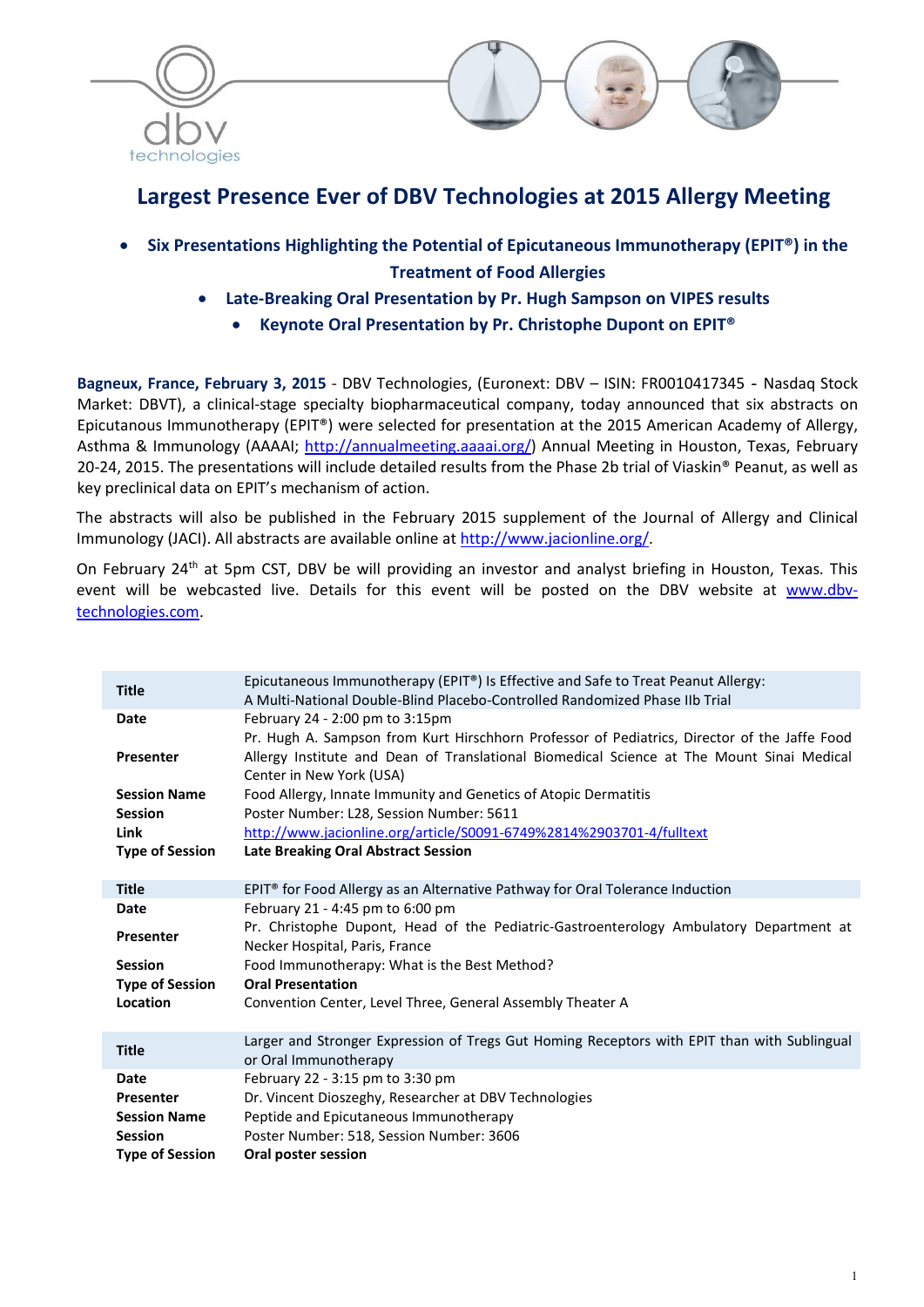



| <b>Title</b>           | Epicutaneous Immunotherapy Prevents from Induction of Anaphylaxis to Further Allergen                                                    |
|------------------------|------------------------------------------------------------------------------------------------------------------------------------------|
| Date<br>Presenter      | February 22 - 9:45am to 10:45am<br>Dr. Lucie Mondoulet, Head of Research at DBV Technologies                                             |
| <b>Session Name</b>    | Peptide and Epicutaneous Immunotherapy                                                                                                   |
| <b>Session</b>         | Number: 467, Session Number: 3212                                                                                                        |
| <b>Type of Session</b> | <b>Poster Session</b>                                                                                                                    |
| <b>Tittle</b>          | Epigenetic Changes Following Epicutaneous Immunotherapy in Peanut Sensitized Mice                                                        |
| Date                   | Sunday, February 22, 2015 between 9:45am to 10:45am                                                                                      |
| Presenter              | Dr. Lucie Mondoulet                                                                                                                      |
| <b>Session Name</b>    | Peptide and Epicutaneous Immunotherapy                                                                                                   |
| <b>Session</b>         | Number: 466, Session Number: 3212                                                                                                        |
| <b>Type of Session</b> | <b>Poster Session</b>                                                                                                                    |
| <b>Tittle</b>          | Epicutaneous but Not Oral Immunotherapy Induces Antigen-Specific Gastrointestinal Tregs and<br>Protects Against Food-Induced Anaphylaxis |
| Date                   | Monday, February 23, 2015 between: 9:45am to 10:45am                                                                                     |
| Presenter              | Dr. Leticia Tordesillas from Icahn School of Medicine at Mount Sinai, Jaffe Food Allergy Institute,<br>New York, USA                     |
| <b>Session Name</b>    | Mechanisms of T Cells and Signaling in Disease                                                                                           |
| <b>Session</b>         | Number: 732, Session Number: 4211                                                                                                        |
| <b>Type of Session</b> | <b>Poster Session</b>                                                                                                                    |

#### About DBV Technologies

DBV Technologies is developing Viaskin®, an innovative new approach to the treatment of allergies – a major public health issue that has been increasing in prevalence. DBV Technologies, incorporated in France in 2002, has developed a proprietary, worldwide-patented technology for administering an allergen to intact skin while avoiding transfer to the blood, and thus considerably lowering the risk of a systemic, allergic reaction in the event of accidental exposure. DBV Technologies is focusing on food allergies, including milk and peanut, for which there are currently no effective treatments. DBV Technologies has designed two products candidates: Viaskin® Peanut and Viaskin® Milk. The clinical development program for Viaskin® Peanut has received Fast Track designation from the US Food and Drug Administration.

DBV Technologies shares are traded on segment B of Euronext Paris (Ticker: DBV, ISIN code: FR0010417345) and on the Nasdaq Stock Market in the form of American Depositary Shares (each representing one-half of one ordinary share) (Ticker: DBVT). For more information on DBV Technologies, please visit our website: www.dbv-technologies.com

### Forward Looking Statements

This press release contains forward-looking statements, including statements about the safety and efficacy of Epicutenaous Immunotherapy (EPIT) via Viaskin, including the potential to prevent sensitizations in other allergens, the potential to induce a sustained protection effect and the potential to influence the natural history of allergy. These forward-looking statements are not promises or guarantees and involve substantial risks and uncertainties. In particular it should be noted that these data are preclinical in nature and have not been demonstrated in human subjects. The company's product candidates have not been approved for sale in any jurisdiction. Among the factors that could cause actual results to differ materially from those described or projected herein include uncertainties associated generally with research and development, clinical trials and related regulatory reviews and approvals, the risk that historical preclinical results may not be predictive of future clinical trial results, and the risk that historical clinical trial results may not be predictive of future trial results. A further list and description of these risks, uncertainties and other risks can be found in the Company's regulatory filings with the French Autorité des Marchés Financiers, the Company's Securities and Exchange Commission filings and reports, including in the Company's prospectus filed with the SEC on October 22, 2014 and future filings and reports by the Company. Existing and prospective investors are cautioned not to place undue reliance on these forwardlooking statements, which speak only as of the date hereof. DBV Technologies undertakes no obligation to update or revise the information contained in this Press Release, whether as a result of new information, future events or circumstances or otherwise.